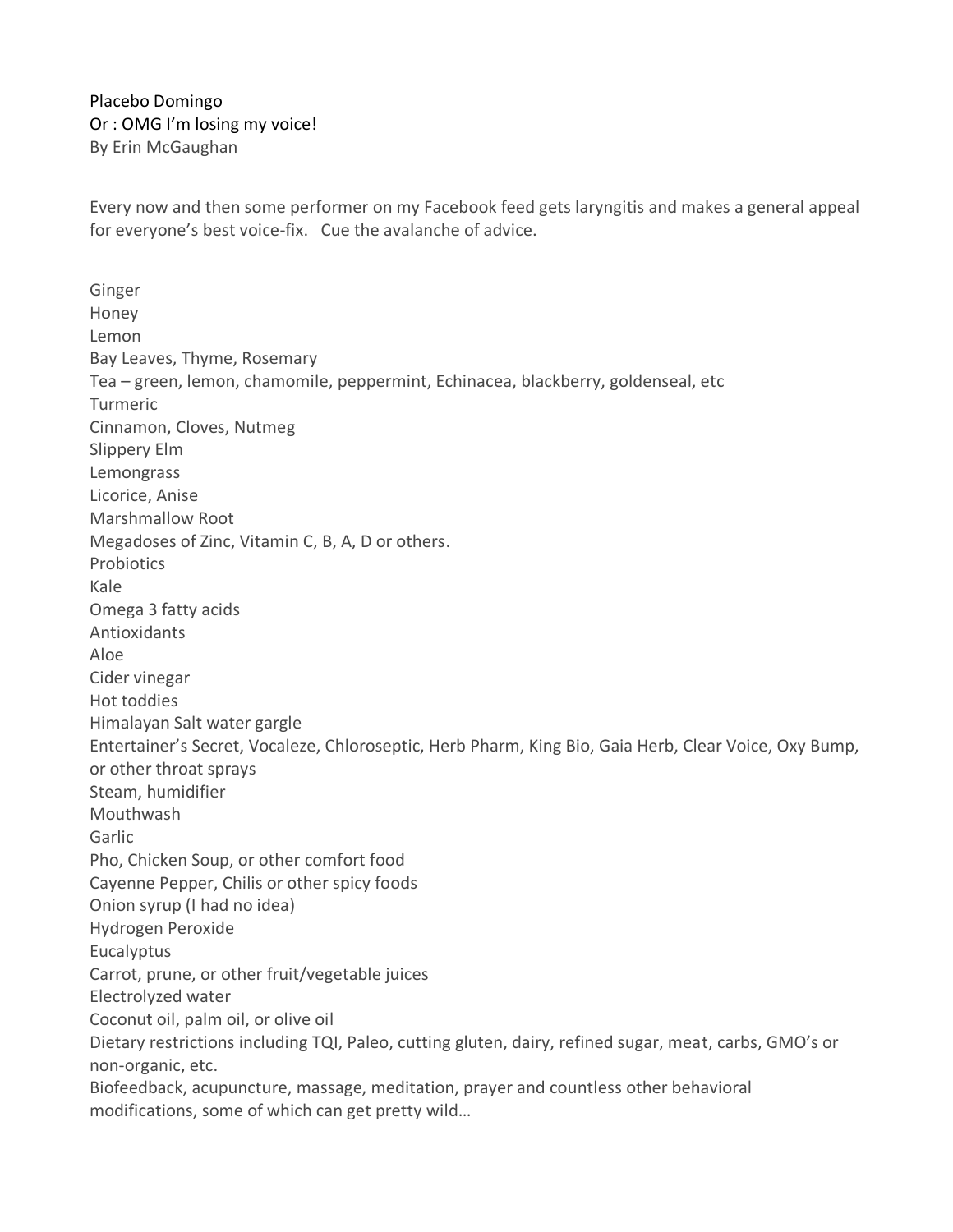Almost all of them are [placebos.](https://en.wikipedia.org/wiki/Placebo) I'll say 'almost' so no matter what your favorite bullshit treatment is, you can decide it's the one that really works. I love placebos.

Placebos are powerful, with positive effects that are real and measurable, for about 34% of people. The Stanford School of Medicine explains it [here.](https://www.youtube.com/watch?v=udJ31KKXBKk) But wait, maybe you're distrustful of western medical establishments like Stanford – that's why you're drinking a gallon of St. Hogwort's Secret Jasmine Yak Sweat in the first place – so try this [TED](https://www.ted.com/talks/eric_mead_the_magic_of_the_placebo?language=en#t-37458) talk or this TED talk about it. Still too establishment for you? How about this delightful Aussie, with 3 minutes of fun animation, talking about the same [thing.](https://www.youtube.com/watch?v=yfRVCaA5o18)

The truth is, in a double-blind situation, those placebo laryngitis "treatments" would have no beneficial effect on the laryngitis at all.

But life is not a double-blind situation.

What I tell my students is: do a little inquiry just to make sure that your placebo of choice isn't actually harming you, and if it really isn't, then what the hell. Eat your special chicken soup, do your voodoo dance, fly that freak flag, baby.

Sometimes placebo effect is the best you're going to get, so go ahead and get it.

Yes, there are downsides to placebo usage:

1) Dependency: "No! The magic lollipop has to be CHERRY flavored! Waaaah!"

2) Actual negative side effects: "I've drunk 2 gallons of apple cider vinegar. I can't tell if it's working, cuz now I have cramps and reflux like you wouldn't believe. So. Yeah."

Remember, anything marked "dietary supplement" or "herbal supplement" or "essential oil" is in an unregulated cowboy wildwest territory where it doesn't have to really prove anything except that it's not *immediately* deadly. That opens the door to anyone with a little psychology and some marketing chops to come in and target easy marks.

So I'm serious about making sure your placebo isn't actually harmful.

Plenty of the products sold today – including regular vitamins – are seriously toxic at large dosage, causing liver failure, cardiac arrhythmia, seizures, and much more. Vitamin C mega doses are shown to actually CAUSE sore throat and kidney stones, but you won't find that info listed on the box. FDA demands that Viagra has to give you three pages of side effect info, but Goldenseal doesn't, Echinacea doesn't, Yohimbe doesn't. Many of them have really nasty drug-interaction effects, but they don't have to say so.